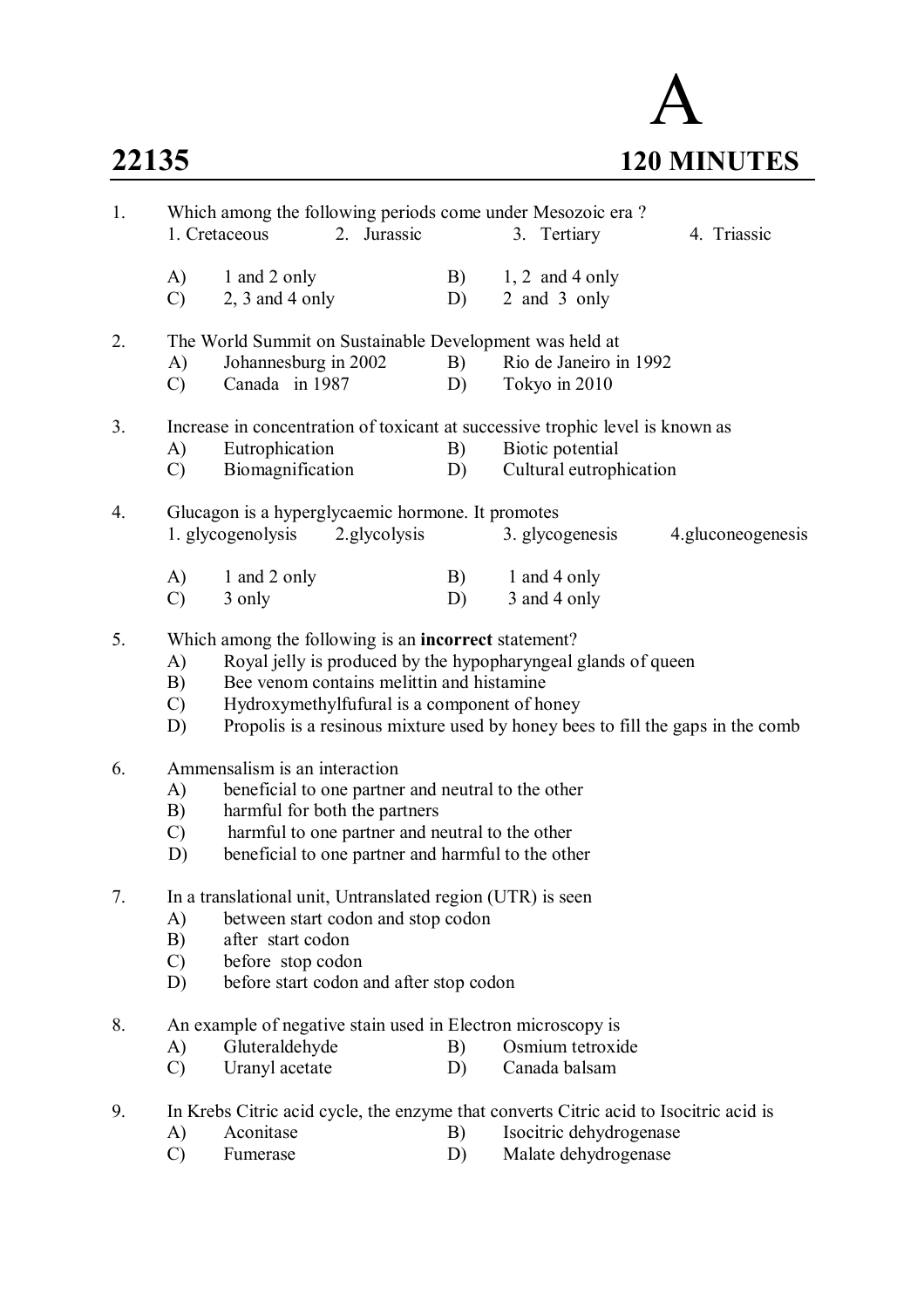| 10. |                                                  | In urea cycle the hydrolysis of L- arginine to L- orthenine and urea is catalysed by: |                                                     |                 |                              |    |              |  |  |  |  |  |
|-----|--------------------------------------------------|---------------------------------------------------------------------------------------|-----------------------------------------------------|-----------------|------------------------------|----|--------------|--|--|--|--|--|
|     | A)                                               | Arginase                                                                              | B)                                                  | Fumarate        |                              |    |              |  |  |  |  |  |
|     | $\mathcal{C}$                                    | Glutamate                                                                             | D)                                                  |                 | Phosphate synthetase         |    |              |  |  |  |  |  |
| 11. |                                                  | The basic principle of this instrument is sedimentation:                              |                                                     |                 |                              |    |              |  |  |  |  |  |
|     | A)                                               | Chromatography tube                                                                   | B)                                                  | Centrifuge      |                              |    |              |  |  |  |  |  |
|     | $\mathcal{C}$                                    | Photometer                                                                            | D)                                                  |                 | Spectroscopy                 |    |              |  |  |  |  |  |
| 12. |                                                  | Type of speciation caused to reproductive isolation:                                  |                                                     |                 |                              |    |              |  |  |  |  |  |
|     | A)                                               | Allopatric                                                                            | B)                                                  | Sympatric       |                              |    |              |  |  |  |  |  |
|     | $\mathcal{C}$                                    | Synpatric                                                                             | D)                                                  |                 | None of the above            |    |              |  |  |  |  |  |
| 13. | together:                                        | A group of genes that produces a specific phenotype or trait only when expressed      |                                                     |                 |                              |    |              |  |  |  |  |  |
|     |                                                  | A) Pseudogenes                                                                        | B)                                                  | Polygenes       |                              |    |              |  |  |  |  |  |
|     | $\mathcal{C}$                                    | Syngenes                                                                              | D)                                                  |                 | Epistatic genes              |    |              |  |  |  |  |  |
| 14. |                                                  | A clinical condition when the heart rate is below 60 per minute;                      |                                                     |                 |                              |    |              |  |  |  |  |  |
|     | A)                                               | Brachycardia                                                                          | B)                                                  |                 | Tachycardia                  |    |              |  |  |  |  |  |
|     | $\mathcal{C}$                                    | Slow Pulse                                                                            | D)                                                  |                 | Cardiac arrest               |    |              |  |  |  |  |  |
| 15. |                                                  |                                                                                       | Microorgamisms surviving in high osmotic pressures: |                 |                              |    |              |  |  |  |  |  |
|     | A)                                               | Halophiles                                                                            | B)                                                  |                 | Osmophiles                   |    |              |  |  |  |  |  |
|     |                                                  |                                                                                       |                                                     |                 | Acidophiles                  |    |              |  |  |  |  |  |
|     | $\mathcal{C}$                                    | Osmicorganisms                                                                        | D)                                                  |                 |                              |    |              |  |  |  |  |  |
| 16. |                                                  | Smallest muscle unit of straited muscle tissue                                        |                                                     |                 |                              |    |              |  |  |  |  |  |
|     | A)                                               | Actins<br>B)                                                                          | Troponin                                            | $\mathcal{C}$ ) | Sarcomeres                   | D) | Myofibril    |  |  |  |  |  |
| 17. |                                                  | Autotrophic component in lichen:                                                      |                                                     |                 |                              |    |              |  |  |  |  |  |
|     | A)                                               | Phycobiont                                                                            | B)                                                  |                 | Mycobiont                    |    |              |  |  |  |  |  |
|     | $\mathcal{C}$                                    | Xanthophyciant                                                                        | D)                                                  | Thallus         |                              |    |              |  |  |  |  |  |
| 18. |                                                  | Primary function of lipoprotein is transport                                          |                                                     |                 |                              |    |              |  |  |  |  |  |
|     | A)                                               | Hydrophilic fats                                                                      | B)                                                  |                 | Hydrophobic lipids           |    |              |  |  |  |  |  |
|     | $\mathcal{C}$                                    | Hydrophilic proteins                                                                  | D)                                                  |                 | Hydrophobic protein          |    |              |  |  |  |  |  |
| 19. |                                                  | Any characteristic that is advantageous to a particular organism is refereed as       |                                                     |                 |                              |    |              |  |  |  |  |  |
|     | Punctuated equilibrium<br>B)<br>Adaptation<br>A) |                                                                                       |                                                     |                 |                              |    |              |  |  |  |  |  |
|     | $\mathcal{C}$                                    | Co-evolution                                                                          | D)                                                  | Speciation      |                              |    |              |  |  |  |  |  |
| 20. |                                                  | Holoblastic rotational cleavage occurs in                                             |                                                     |                 |                              |    |              |  |  |  |  |  |
|     | A)                                               | Annelids<br>Amphibians<br>B)                                                          |                                                     | $\mathcal{C}$   | Mammals                      | D) | <b>Birds</b> |  |  |  |  |  |
| 21. |                                                  | High contrast images of living cells are obtained by                                  |                                                     |                 |                              |    |              |  |  |  |  |  |
|     | A)                                               | Interference microscope                                                               | B)                                                  |                 | Scanning electron microscope |    |              |  |  |  |  |  |
|     | $\mathcal{C}$                                    | Phase contrast microscope                                                             | D)                                                  |                 | Ordinary microscope          |    |              |  |  |  |  |  |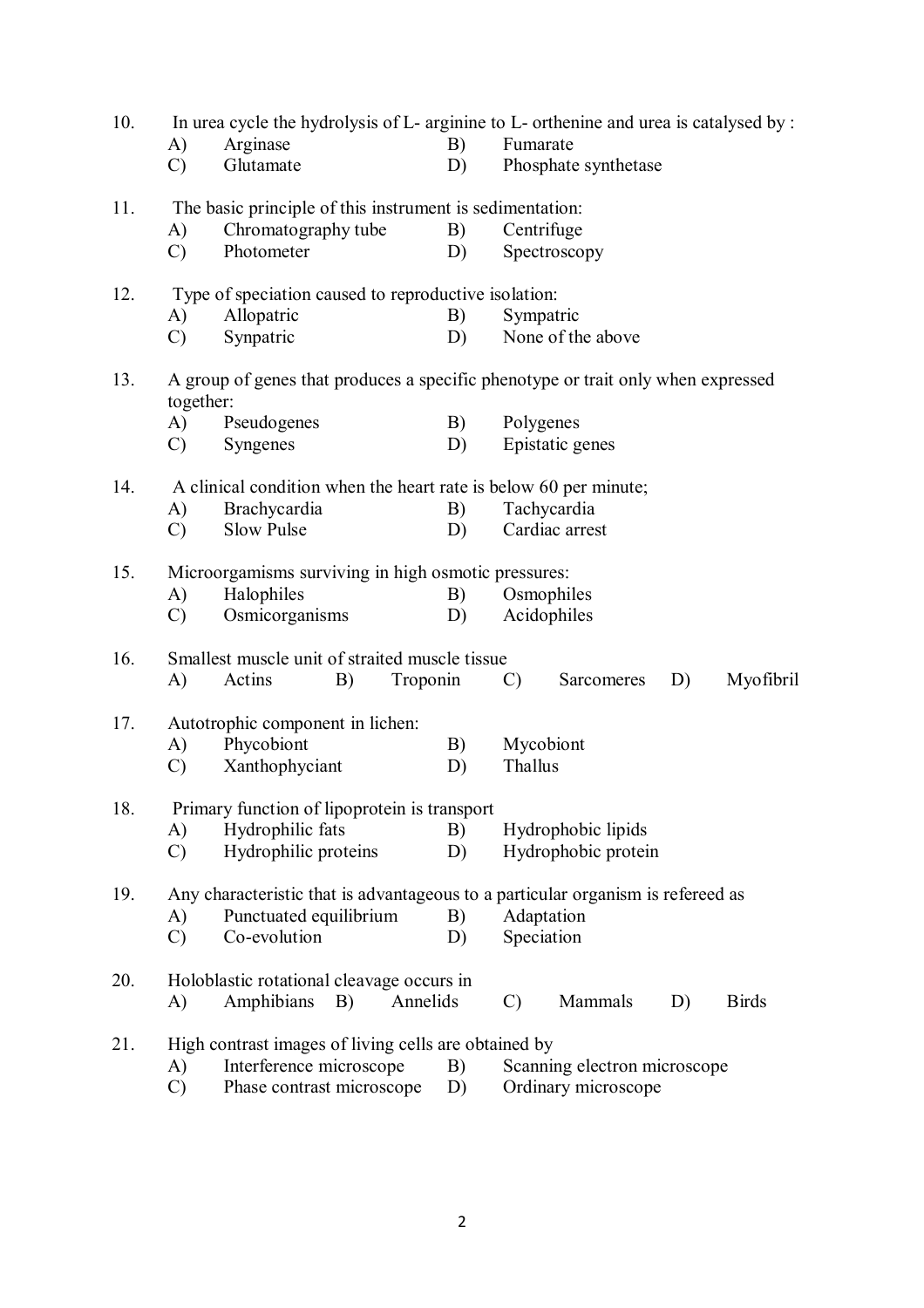| 22. | The genera Paranthropus, Homo and Kenyathropus evolved from: |                                                                  |    |             |                                                                                 |                |                                                                               |    |              |  |  |  |
|-----|--------------------------------------------------------------|------------------------------------------------------------------|----|-------------|---------------------------------------------------------------------------------|----------------|-------------------------------------------------------------------------------|----|--------------|--|--|--|
|     | A)                                                           | Ramapithecus                                                     |    |             | B)                                                                              |                | Australopithecus                                                              |    |              |  |  |  |
|     | $\mathcal{C}$                                                | Homo habilis                                                     |    |             | D)                                                                              |                | Homo erectus                                                                  |    |              |  |  |  |
| 23. | a.                                                           | Match the biogeographic zones with its biotic provinces<br>Coast |    |             |                                                                                 |                |                                                                               |    |              |  |  |  |
|     | $b_{\cdot}$                                                  | Deccan peninsula                                                 |    |             | 1. Punjab plains<br>2. Chotta-Nagpur                                            |                |                                                                               |    |              |  |  |  |
|     | c.                                                           | Trans-Himalaya                                                   |    |             |                                                                                 | 3. Lakshadweep |                                                                               |    |              |  |  |  |
|     | d.                                                           | Semi-arid                                                        |    |             |                                                                                 |                | 4. Ladakh mountains                                                           |    |              |  |  |  |
|     |                                                              |                                                                  |    |             |                                                                                 |                |                                                                               |    |              |  |  |  |
|     | (A)                                                          | $a-1$ , $b-2$ , $c-3$ , $d-4$                                    |    |             |                                                                                 |                | B) $a-2, b-1, c-3, d-4$                                                       |    |              |  |  |  |
|     | $\mathcal{C}$                                                | $a-3$ , $b-1$ , $c-4$ , $d-2$                                    |    |             | D)                                                                              |                | $a-3$ , $b-4$ , $c-2$ , $d-1$                                                 |    |              |  |  |  |
| 24. |                                                              |                                                                  |    |             |                                                                                 |                | The strategy of conserving endangered species in natural habitats is:         |    |              |  |  |  |
|     | A)                                                           | In-situ conservation                                             |    |             | B)                                                                              |                | Ex-situ conservation                                                          |    |              |  |  |  |
|     | $\mathcal{C}$                                                | Wild-life conservation                                           |    |             | D)                                                                              |                | Both a and b                                                                  |    |              |  |  |  |
| 25. |                                                              | The affinity of hemoglobin towards $O_2$ is decreased due to     |    |             |                                                                                 |                |                                                                               |    |              |  |  |  |
|     | A)                                                           | Decrease in pH                                                   |    |             | B)                                                                              |                | Increase in pH                                                                |    |              |  |  |  |
|     | $\mathcal{C}$                                                | No effect due to pH                                              |    |             | D)                                                                              |                | Decrease in $CO2$                                                             |    |              |  |  |  |
| 26. |                                                              | Glomerular filteration rate of an average human:                 |    |             |                                                                                 |                |                                                                               |    |              |  |  |  |
|     | A)                                                           | $180.2$ L/day B)                                                 |    |             | $180$ L/day                                                                     | $\mathcal{C}$  | 189 L/day                                                                     | D) | 80 L/day     |  |  |  |
|     |                                                              |                                                                  |    |             |                                                                                 |                |                                                                               |    |              |  |  |  |
| 27. | A)                                                           | Vitamin K serves as an essential cofactor for:<br>Glutamate      | B) |             | $Carboxylase$ C)                                                                |                | Prothrombin                                                                   | D) | Fimbrinogen  |  |  |  |
|     |                                                              |                                                                  |    |             |                                                                                 |                |                                                                               |    |              |  |  |  |
| 28. |                                                              | The inactive angiotensinogen is produced in:                     |    |             |                                                                                 |                |                                                                               |    |              |  |  |  |
|     | A)                                                           | Plasma                                                           | B) | Liver       |                                                                                 | $\mathcal{C}$  | Kidney                                                                        | D) | Renal pelvis |  |  |  |
| 29. |                                                              | Enzyme responsible for cleavage of smooth muscle myosin          |    |             |                                                                                 |                |                                                                               |    |              |  |  |  |
|     | A)                                                           | Pepsin                                                           |    |             | B)                                                                              | Trypsin        |                                                                               |    |              |  |  |  |
|     | C)                                                           | Chymotrypsin                                                     |    |             | D)                                                                              |                | None of the above                                                             |    |              |  |  |  |
| 30. |                                                              | Pesticide resistance is an example of:                           |    |             |                                                                                 |                |                                                                               |    |              |  |  |  |
|     | A)                                                           | Microevolution                                                   |    |             | B)                                                                              |                | Macroevolution                                                                |    |              |  |  |  |
|     | $\mathcal{C}$                                                | Quantum evolution                                                |    |             | D)                                                                              |                | Mega evolution                                                                |    |              |  |  |  |
| 31. |                                                              |                                                                  |    |             |                                                                                 |                | Part of flame photometer used to send homogenous solution into the flame at a |    |              |  |  |  |
|     |                                                              | balanced rate:                                                   |    |             |                                                                                 |                |                                                                               |    |              |  |  |  |
|     | A)                                                           | <b>Burner</b>                                                    |    |             | B)                                                                              | Nebulizer      |                                                                               |    |              |  |  |  |
|     | $\mathcal{C}$                                                | Optical system                                                   |    |             | D)                                                                              |                | Photo detector                                                                |    |              |  |  |  |
| 32. |                                                              | Lectin chaperones:                                               |    |             |                                                                                 |                |                                                                               |    |              |  |  |  |
|     | A)                                                           | GRP94                                                            | B) | HSP47       |                                                                                 | $\mathcal{C}$  | Calnexin                                                                      | D) | ERp57        |  |  |  |
| 33. |                                                              |                                                                  |    |             |                                                                                 |                |                                                                               |    |              |  |  |  |
|     | repeat:                                                      |                                                                  |    |             | A location in a genome where a short nucleotide sequence is organized as tandem |                |                                                                               |    |              |  |  |  |
|     | A)                                                           | <b>VNTR</b>                                                      | B) | <b>RAPD</b> |                                                                                 | $\mathcal{C}$  | <b>AFLP</b>                                                                   | D) | <b>RFLP</b>  |  |  |  |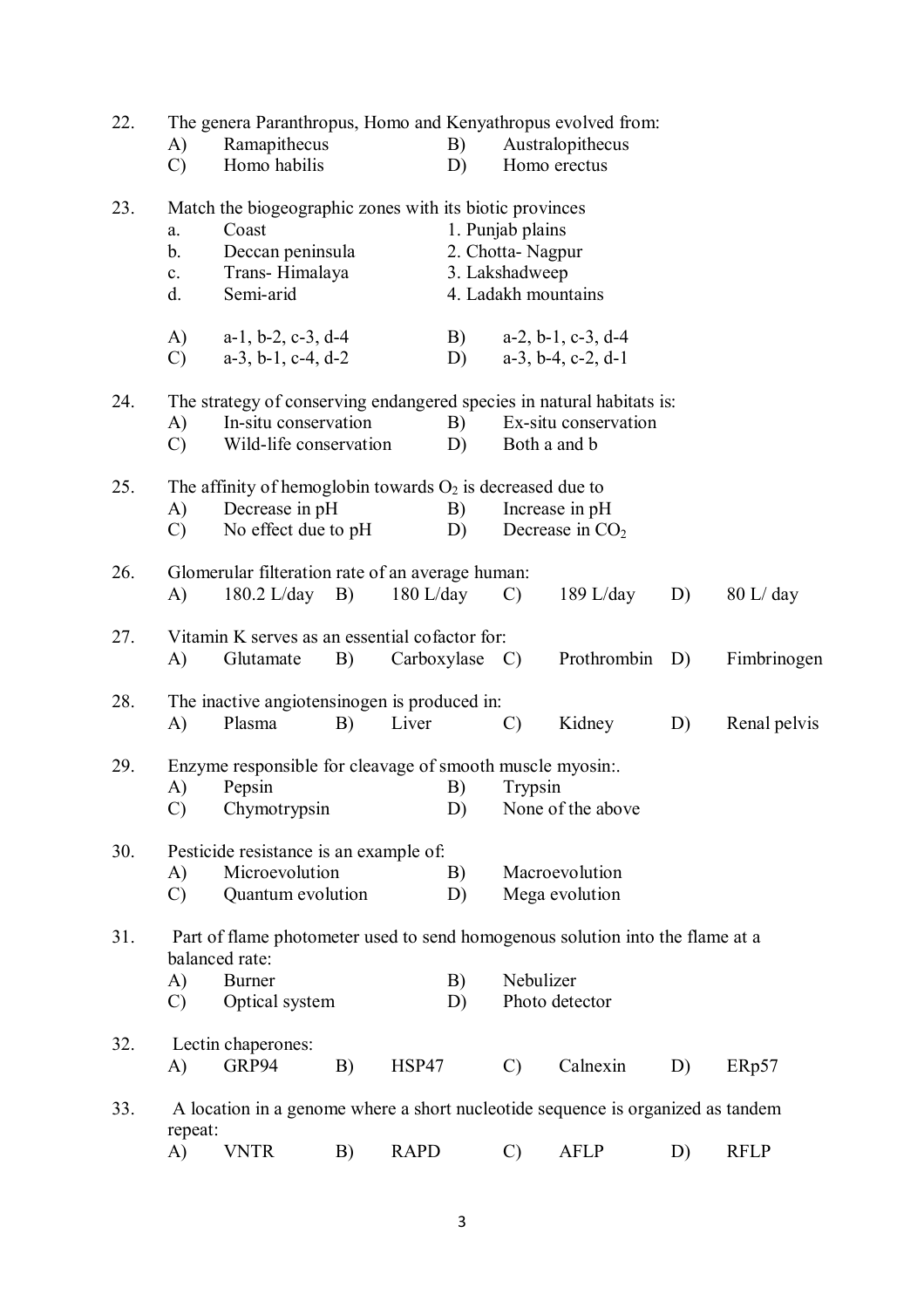| 34. | A)                                                                                                                                                                                                                                                   | Velvet worms belongs to phyla?<br>Onychophora B) Nematoda                                                                                                                           |    |                        |          | $\mathcal{C}$ | Rotifera                                  | D) | Mollusca        |
|-----|------------------------------------------------------------------------------------------------------------------------------------------------------------------------------------------------------------------------------------------------------|-------------------------------------------------------------------------------------------------------------------------------------------------------------------------------------|----|------------------------|----------|---------------|-------------------------------------------|----|-----------------|
| 35. | A)                                                                                                                                                                                                                                                   | Standard error of sample mean $=$<br>$SE = \sigma / \sqrt{n}$ B)                                                                                                                    |    | $SE = N/\sqrt{\sigma}$ |          | $\mathcal{C}$ | $SE = N/n$                                | D) | $SE = \sigma/N$ |
| 36. | A)<br>$\mathcal{C}$                                                                                                                                                                                                                                  | Biotechnological method to detect specific DNA molecule<br>Western blotting<br>Gene therapy                                                                                         |    |                        | B)<br>D) |               | Southern blotting<br>Northern blotting    |    |                 |
| 37. | A)                                                                                                                                                                                                                                                   | The following disease is caused by the deficiency of Vitamin D<br>Beriberi                                                                                                          | B) | Scurvy                 |          | $\mathcal{C}$ | Cheilosis                                 | D) | Osteomalacia    |
| 38. | A)<br>$\mathcal{C}$                                                                                                                                                                                                                                  | The splitting or migration of one sheet of cells into two in bird hypoplast during<br>gastrulation is termed as:<br>Epiboly<br>Invagination                                         |    |                        | B)<br>D) | Involution    | Delamination                              |    |                 |
| 39. | A)                                                                                                                                                                                                                                                   | GenBank is located in:<br>Bethesda                                                                                                                                                  | B) | <b>Heidelberg</b>      |          | $\mathcal{C}$ | New York                                  | D) | London          |
| 40. | A)<br>$\mathcal{C}$                                                                                                                                                                                                                                  | Chromosomal abnormality caused due to translocation of Chromosome 9 and 22:<br>Burkitt's lymphoma<br>Philadelphia chromosome<br>B)<br>Myelogenous chromosome<br>Agglutination<br>D) |    |                        |          |               |                                           |    |                 |
| 41. | A)<br>$\mathcal{C}$                                                                                                                                                                                                                                  | Na+-Glucose transport across the membrane of small intestine is an example of.<br>Symport<br>Antiport                                                                               |    |                        | B)<br>D) | Uniport       | Primary active transport                  |    |                 |
| 42. | A)                                                                                                                                                                                                                                                   | Formation of attachment plaques occur in which stage of meiosis?<br>Leptotene                                                                                                       | B) | Pachytene              |          | $\mathcal{C}$ | Zygotene                                  | D) | Diplotene       |
| 43. | A)<br>$\mathcal{C}$                                                                                                                                                                                                                                  | Dolicols play a role in the co-translational modification of proteins known as<br>N-glycosylation in the form of:<br>Dolicoltriphosphate<br>Dolicholphosphate                       |    |                        | B)<br>D) |               | Dolicolpyrophosphate<br>N-linked dolicols |    |                 |
| 44. | RT-PCR refers to:<br>A)<br>Reverse transcriptase polymerase chain reaction<br>B)<br>Reverse transcription polymerase chain reaction<br>$\mathcal{C}$<br>Retro transcriptase DNA polymerase chain reaction<br>Taq DNA polymerase chain reaction<br>D) |                                                                                                                                                                                     |    |                        |          |               |                                           |    |                 |
| 45. | A)<br>$\mathcal{C}$                                                                                                                                                                                                                                  | A syndrome in which the person has extra chromosome 13.<br>Down syndrome<br>Edward's syndrome                                                                                       |    |                        | B)<br>D) | Nullisomy     | Patau syndrome                            |    |                 |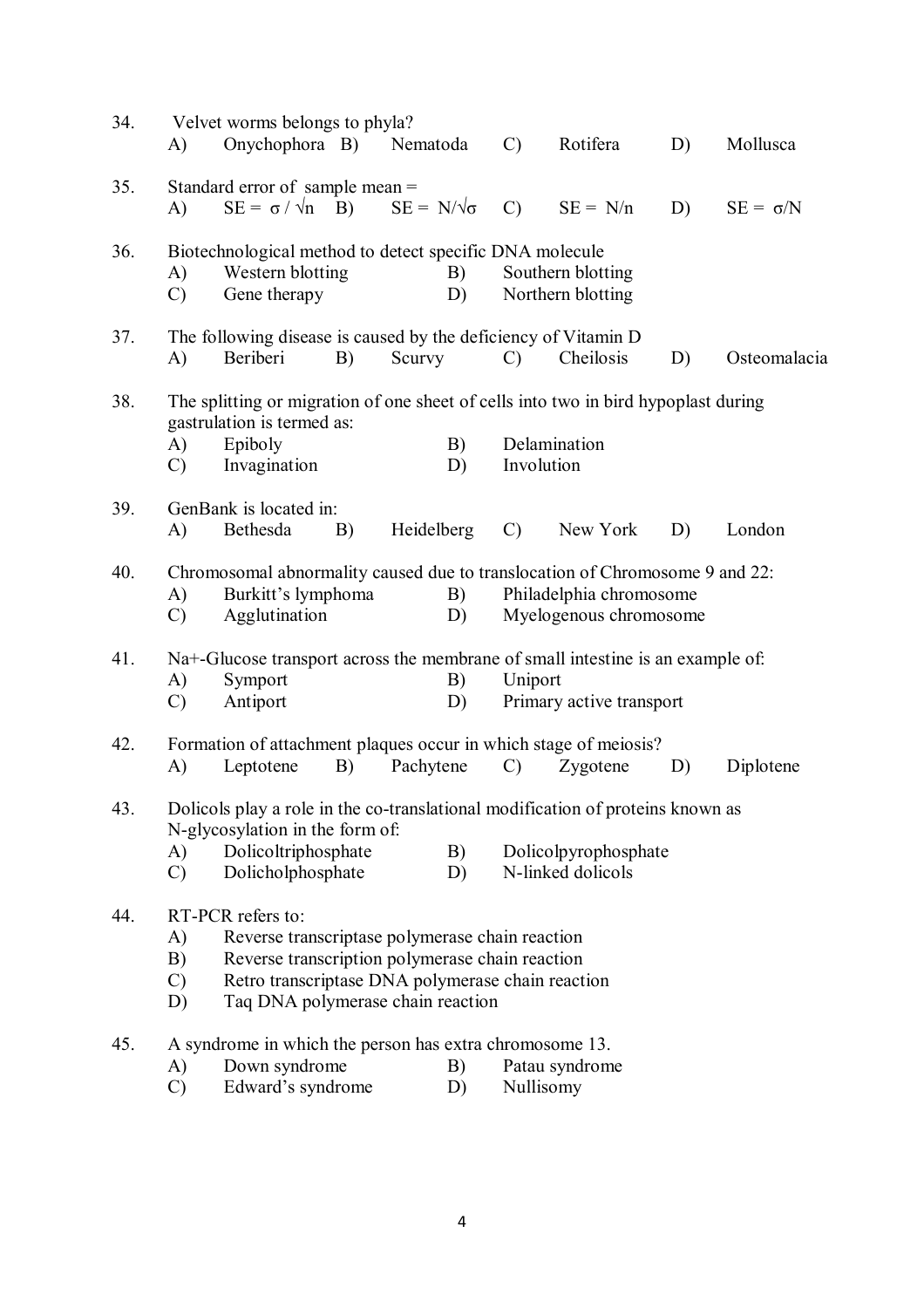| 46. | A)                  | $-60$ phi; $-60$ psi                                                                                                                          |    |                     |          | Where would you find right-handed alpha helix in a Ramachandran plot?<br>$-60 \,\text{phi}; +60 \,\text{psi}$<br>B) |                                                                                                             |    |              |  |  |
|-----|---------------------|-----------------------------------------------------------------------------------------------------------------------------------------------|----|---------------------|----------|---------------------------------------------------------------------------------------------------------------------|-------------------------------------------------------------------------------------------------------------|----|--------------|--|--|
|     | $\mathcal{C}$       | $+60 \text{ phi}$ ; $+60 \text{ psi}$                                                                                                         |    |                     | D)       |                                                                                                                     | $+60$ phi; -60 psi                                                                                          |    |              |  |  |
| 47. | A)                  | The first step of Calvin cycle is catalyzed by:<br>Carboxylase B)                                                                             |    | Oxygenase           |          | $\mathcal{C}$                                                                                                       | Rubisco                                                                                                     | D) | Mutase       |  |  |
| 48. | A)<br>$\mathcal{C}$ | Which of the following is function of protein microarray?<br>Identification of<br>Protein-protein interaction<br>Substates of protein kinases |    |                     | B)<br>D) |                                                                                                                     | Protein-phospholipid interaction<br>All of the above                                                        |    |              |  |  |
| 49. | A)<br>$\mathcal{C}$ | Heterocycts<br>Nitritic cell                                                                                                                  |    |                     | B)<br>D) |                                                                                                                     | Differentiated cyanobacterial cell which carries out nitrogen fixation:<br>Filamentous cell<br>Myelin cycts |    |              |  |  |
| 50. | A)                  | The general formula of carbohydrates is:<br>Cx(H <sub>2</sub> O)y                                                                             | B) | CxH <sub>2</sub> CO |          | $\mathcal{C}$                                                                                                       | $Cx(H2O4)$ y                                                                                                | D) | $Cx(H2O2)$ y |  |  |
| 51. | A)                  | 1994                                                                                                                                          | B) | 1993                |          | $\mathcal{C}$                                                                                                       | The first Environment Impact Assessment notification was issued in:<br>1990                                 | D) | 1992         |  |  |
| 52. | A)<br>$\mathcal{C}$ | Type I hypersensitivity is mediated by:<br>IgM<br><b>IgE</b>                                                                                  |    |                     | B)<br>D) | <b>IgG</b>                                                                                                          | Complement system                                                                                           |    |              |  |  |
| 53. | A)<br>$\mathcal{C}$ | Endoplasmic reticulum<br>Nucleic acids                                                                                                        |    |                     | B)<br>D) |                                                                                                                     | Prions are infectious, self- replicating proteinaceous materials devoid of:<br>Ribosomes<br>Cytoplasm       |    |              |  |  |
| 54. | A)<br>$\mathcal{C}$ | Queen excluder<br>Pollen trap                                                                                                                 |    |                     | B)<br>D) | Bee brush                                                                                                           | Bee hive equipment used to trap pollens from the legs of foragers:<br>Pollen cage                           |    |              |  |  |
| 55. | A)                  | Thelytoky occurs in:<br>Wasp                                                                                                                  | B) | Crustaceans         |          | $\mathcal{C}$                                                                                                       | Aphids                                                                                                      | D) | Honey bee    |  |  |
| 56. | A)<br>$\mathcal{C}$ | Which part of brain controls the circadian biological clock?<br>Superachiasmatic nucleus<br>Supernasal region                                 |    |                     | B)<br>D) |                                                                                                                     | Superiolateral Nucleus<br>Pictorial lobe                                                                    |    |              |  |  |
| 57. | A)<br>$\mathcal{C}$ | Axon cells<br>Schwann cells                                                                                                                   |    |                     | B)<br>D) | Glial cells which wrap around motor and sensory neurons to form myelin sheath.<br>Rode of Ranvier<br>Synaptic cells |                                                                                                             |    |              |  |  |
| 58. | A)                  | Retinol                                                                                                                                       | B) | Thiamin             |          | C)                                                                                                                  | Vitamin that functions as coenzyme in the oxidation of glucose.<br>Cobalamin                                | D) | Folic acid   |  |  |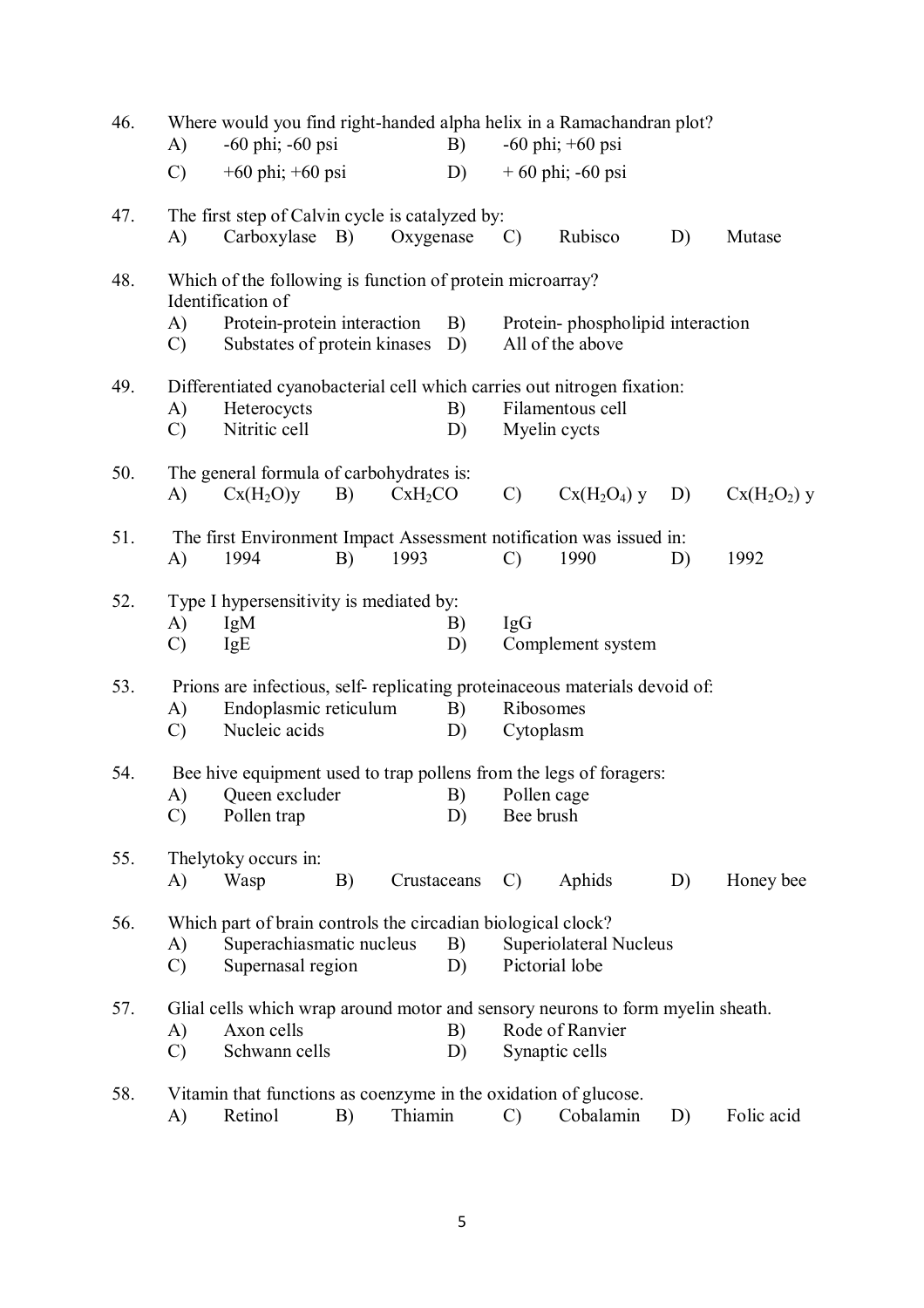| 59. |                                                                | Identical name for two different taxa refers to:                                                                                                              |    |                                                         |                                        |                                                             |    |           |  |  |
|-----|----------------------------------------------------------------|---------------------------------------------------------------------------------------------------------------------------------------------------------------|----|---------------------------------------------------------|----------------------------------------|-------------------------------------------------------------|----|-----------|--|--|
|     | A)                                                             | Homonym                                                                                                                                                       | B) | Synonym                                                 | $\mathcal{C}$                          | Antonym                                                     | D) | Tautonym  |  |  |
| 60. |                                                                | Narmada BachaoAndolan was led by:                                                                                                                             |    |                                                         |                                        |                                                             |    |           |  |  |
|     | A)                                                             | Medha Patkar                                                                                                                                                  |    | B)                                                      |                                        | Sundelal Bahuguna                                           |    |           |  |  |
|     | $\mathcal{C}$                                                  | Vandana Shiva                                                                                                                                                 |    | D)                                                      |                                        | Sunita Narain                                               |    |           |  |  |
| 61. |                                                                | Volant adaptations are concerned with:                                                                                                                        |    |                                                         |                                        |                                                             |    |           |  |  |
|     | A)                                                             | Flight                                                                                                                                                        | B) | Aquatic                                                 | Dessert<br>$\mathcal{C}$<br>D)<br>Land |                                                             |    |           |  |  |
| 62. |                                                                | In evolutionary time scale the age of amphibians is represented by which period:                                                                              |    |                                                         |                                        |                                                             |    |           |  |  |
|     | A)                                                             | Devonian<br>Carboniferous<br>B)                                                                                                                               |    |                                                         |                                        |                                                             |    |           |  |  |
|     | $\mathcal{C}$                                                  | Ordovician<br>Cretaceous<br>D)                                                                                                                                |    |                                                         |                                        |                                                             |    |           |  |  |
| 63. | Chaetognatha the predatory marine worms are popularly known as |                                                                                                                                                               |    |                                                         |                                        |                                                             |    |           |  |  |
|     | A)                                                             | Arrow worms                                                                                                                                                   |    | B)                                                      |                                        | Flat worms                                                  |    |           |  |  |
|     | $\mathcal{C}$                                                  | Parasitic worms                                                                                                                                               |    | D)                                                      |                                        | Algal worms                                                 |    |           |  |  |
| 64. | A)                                                             | The dorsal lip cells of blastopore induced by Nieukoopcentre.:<br>Hensen's node                                                                               |    | B)                                                      | Node                                   |                                                             |    |           |  |  |
|     | $\mathcal{C}$                                                  | Embroyonic shield                                                                                                                                             |    | D)                                                      | Organizer                              |                                                             |    |           |  |  |
| 65. |                                                                | Interfering RNAs which binds to the target RNA perfectly to block its translation.                                                                            |    |                                                         |                                        |                                                             |    |           |  |  |
|     | A)                                                             | miRNA                                                                                                                                                         |    | B)                                                      | siRNA                                  |                                                             |    |           |  |  |
|     | $\mathcal{C}$                                                  | <b>iRNA</b>                                                                                                                                                   |    | D)                                                      |                                        | satellite RNA                                               |    |           |  |  |
| 66. |                                                                | The peptidoglycan (PGN) structure of both Gram-positive and Gram-negative<br>bacteria comprises repeating disaccharide backbones of N-acetylglucosamine (NAG) |    |                                                         |                                        |                                                             |    |           |  |  |
|     | and :                                                          |                                                                                                                                                               |    |                                                         |                                        |                                                             |    |           |  |  |
|     | A)                                                             |                                                                                                                                                               |    | $\beta$ -(1-4)-N-acetylmuramic acid (NAM)               |                                        |                                                             |    |           |  |  |
|     | B)                                                             |                                                                                                                                                               |    | $\alpha$ -(1-6)-N-acetylmuramic acid (NAM)              |                                        |                                                             |    |           |  |  |
|     | $\mathcal{C}$                                                  |                                                                                                                                                               |    | $\alpha$ -(1-4)-N-acetylmuramic acid (NAM)              |                                        |                                                             |    |           |  |  |
|     | D)                                                             |                                                                                                                                                               |    | $\beta$ -(1-6)-N-acetylmuramic acid (NAM)               |                                        |                                                             |    |           |  |  |
| 67. |                                                                | <b>Assertion (A)</b> : Facilitated diffusion involves transport of materials with the help of                                                                 |    |                                                         |                                        |                                                             |    |           |  |  |
|     |                                                                | carrier molecules without energy expenditure                                                                                                                  |    |                                                         |                                        |                                                             |    |           |  |  |
|     | diffusion                                                      | $Reason(R)$ : The energy of glucose into erythrocytes is an example of facilitated                                                                            |    |                                                         |                                        |                                                             |    |           |  |  |
|     | A)                                                             |                                                                                                                                                               |    | Both A and R are true and R is correct explanation of A |                                        |                                                             |    |           |  |  |
|     | B)                                                             |                                                                                                                                                               |    |                                                         |                                        | Both A and R are true but R is not correct explanation of A |    |           |  |  |
|     | $\mathcal{C}$                                                  | A is true but R is false                                                                                                                                      |    |                                                         |                                        |                                                             |    |           |  |  |
|     | D)                                                             | A is false but R is true                                                                                                                                      |    |                                                         |                                        |                                                             |    |           |  |  |
| 68. |                                                                | Plasmid vectors capable of propagation in two different hosts.:                                                                                               |    |                                                         |                                        |                                                             |    |           |  |  |
|     | A)                                                             | Artificial vectors                                                                                                                                            |    | B)                                                      |                                        | Shuttle vectors                                             |    |           |  |  |
|     | $\mathcal{C}$                                                  | Adeno vectors                                                                                                                                                 |    | D)                                                      |                                        | None of the above                                           |    |           |  |  |
| 69. |                                                                | A family of transmembrane proteins that form gap junctions in vertebrates:                                                                                    |    |                                                         |                                        |                                                             |    |           |  |  |
|     | A)                                                             | Occluding                                                                                                                                                     | B) | Connexins                                               | $\mathcal{C}$                          | Cadherins                                                   | D) | Integrins |  |  |
|     |                                                                |                                                                                                                                                               |    |                                                         |                                        |                                                             |    |           |  |  |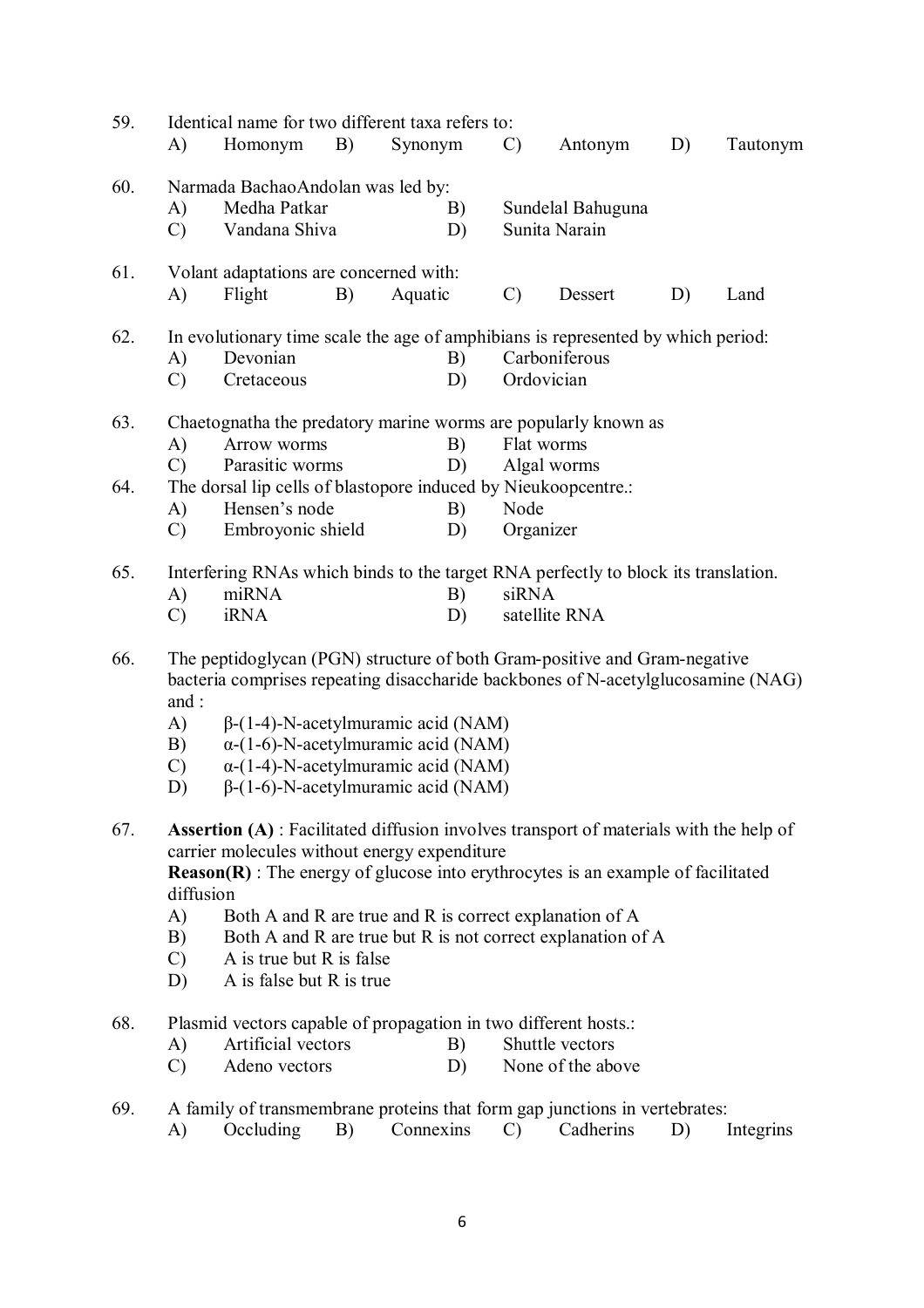| 70. | In lac operon, ------- level of glucose results in cAMP production to promote RNA<br>binding.     |                                                                                                     |    |            |          |                       |                         |    |            |
|-----|---------------------------------------------------------------------------------------------------|-----------------------------------------------------------------------------------------------------|----|------------|----------|-----------------------|-------------------------|----|------------|
|     | A)                                                                                                | Low                                                                                                 | B) | High       |          | $\mathcal{C}$         | Zero                    | D) | Maximum    |
| 71. | A)                                                                                                | Rod cells sense light with the aid of light sensitive GPCR known as:<br>Retinopsin                  | B) | Rhodopsin  |          | $\mathcal{C}$         | Cone cells              | D) | Transducin |
| 72. | A)<br>$\mathcal{C}$                                                                               | The rich source of carbon compounds in microalgae can be used in:<br>Gene therapy<br><b>Biofuel</b> |    |            | B)<br>D) | Antibiotics           | Metabolite's production |    |            |
| 73. | A)                                                                                                | Gene that triggers X- chromosome inactivation in dosage compensation:<br>Xist                       | B) | <b>XIC</b> |          | $\mathcal{C}$         | XX                      | D) | Yist       |
| 74. | method:                                                                                           | A type of learning that uses reasons to solve a problem than hit trial and error                    |    |            |          |                       |                         |    |            |
|     | Insight<br>A)<br>Latent<br>B)<br>Instrumental<br>Operant<br>D)<br>$\mathcal{C}$                   |                                                                                                     |    |            |          |                       |                         |    |            |
| 75. | A)                                                                                                | Founder effect principle was developed by-<br>Kimura                                                | B) | S. Wright  |          | $\mathcal{C}$         | Ernst Mayr              | D) | P. Odum    |
| 76. | Clostridium botulinum prevents the release of this neurotransmitter causing flaccid<br>paralysis: |                                                                                                     |    |            |          |                       |                         |    |            |
|     | A)<br>$\mathcal{C}$                                                                               | Acetylcholine<br>Glutamate                                                                          |    |            | B)<br>D) | Serotonin<br>Dopamine |                         |    |            |
| 77. |                                                                                                   | An inactive precursor of an enzyme:                                                                 |    |            |          |                       |                         |    |            |
|     | A)<br>$\mathcal{C}$                                                                               | Ribozymes<br>Isozymes                                                                               |    |            | B)<br>D) | Zymogens              | Inactive proteins       |    |            |
| 78. |                                                                                                   | Which of the following is biostatic measure of dispersion?                                          |    |            |          |                       |                         |    |            |
|     | A)                                                                                                | Mean                                                                                                |    |            | B)       | Mode                  |                         |    |            |
|     | $\mathcal{C}$                                                                                     | Standard error                                                                                      |    |            | D)       |                       | One-way annova          |    |            |
| 79. |                                                                                                   | Mutation of gene for making protein called coagulation factor IX causes:                            |    |            |          |                       |                         |    |            |
|     | A)                                                                                                | Haemophilia B                                                                                       |    |            | B)       |                       | Haemophilia A           |    |            |
|     | Rh disease<br>Haemophilia C<br>$\mathcal{C}$<br>D)                                                |                                                                                                     |    |            |          |                       |                         |    |            |
| 80. |                                                                                                   | Prenatal toxicity characterized by structural or functional defects in developing embryo:           |    |            |          |                       |                         |    |            |
|     | A)                                                                                                | Parthenogenesis                                                                                     |    |            | B)       |                       | Prenatal diagnosis      |    |            |
|     | $\mathcal{C}$                                                                                     | Teratogenesis                                                                                       |    |            | D)       |                       | Pleuripotency           |    |            |
| 81. | Chemosynthetic theory of origin of life was proposed by                                           |                                                                                                     |    |            |          |                       |                         |    |            |
|     | A)                                                                                                | A.V Hill                                                                                            |    |            | B)       | A.I Oparin            |                         |    |            |
|     | $\mathcal{C}$                                                                                     | O. Meyerhof                                                                                         |    |            | D)       | T. Svedberg           |                         |    |            |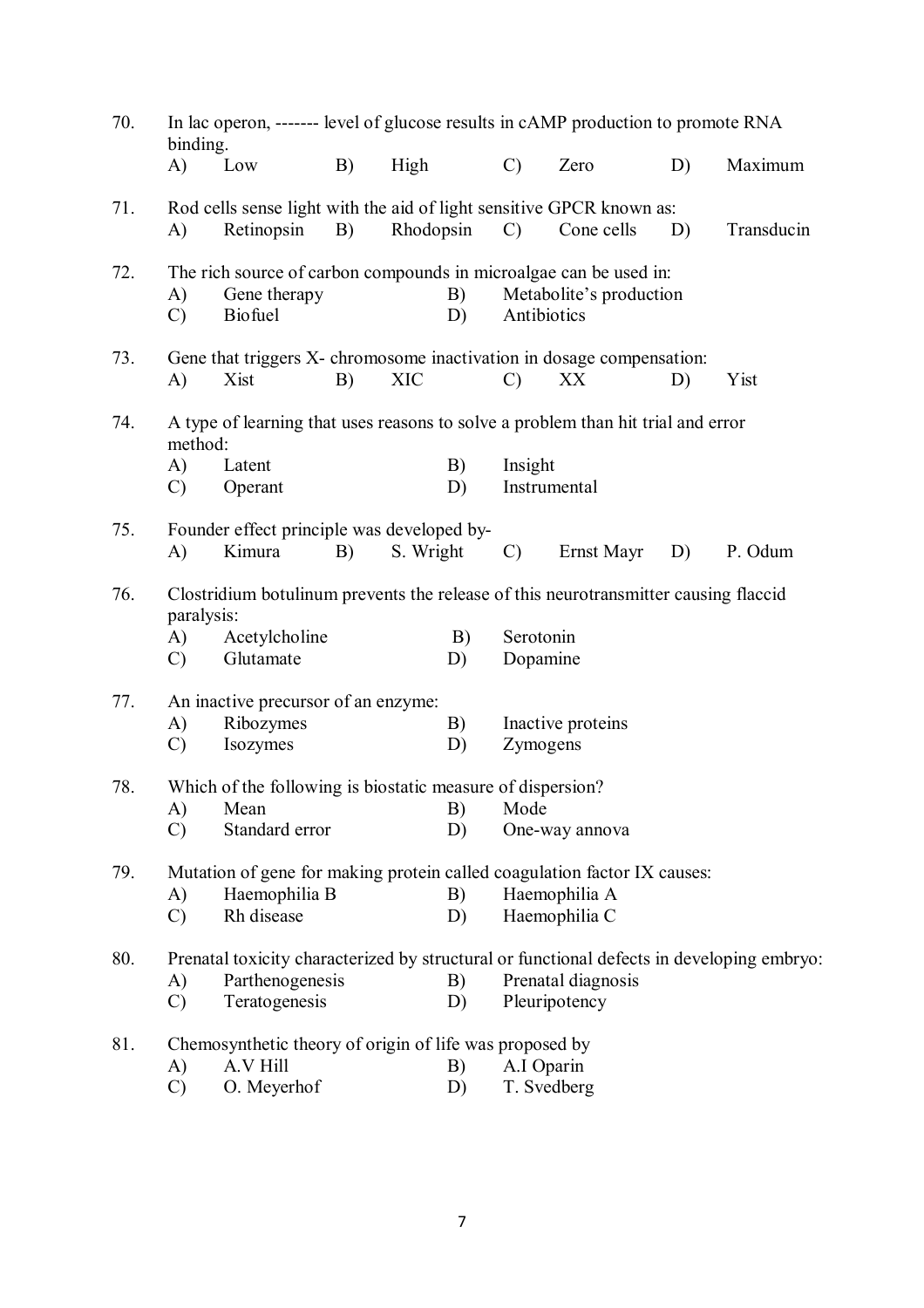| 82. | a.<br>b.<br>$\mathbf{c}$ .<br>d. | Match the following<br>Pluripotent<br>Totipotent<br>Embryonic<br>Stem cells                                                                                                                            |    |                 | 1. develop into different type of cells<br>2. undifferentiated inner mass cell<br>3. capacity to get self-renewed<br>4. give rise to new organism |                       |                                                                |    |                 |  |
|-----|----------------------------------|--------------------------------------------------------------------------------------------------------------------------------------------------------------------------------------------------------|----|-----------------|---------------------------------------------------------------------------------------------------------------------------------------------------|-----------------------|----------------------------------------------------------------|----|-----------------|--|
|     | A)<br>$\mathcal{C}$              | $a-3$ , $b-4$ , $c-1$ , $d-2$<br>$a-3$ , $b-2$ , $c-4$ , $d-1$                                                                                                                                         |    |                 | B)<br>D)                                                                                                                                          |                       | $a-3$ , $b-4$ , $c-2$ , $d-1$<br>$a-4$ , $b-3$ , $c-2$ , $d-1$ |    |                 |  |
| 83. | A)                               | Type of wave detected by EEG during deep sleep:<br>Alpha                                                                                                                                               | B) | Beta            |                                                                                                                                                   | $\mathcal{C}$         | Theta                                                          | D) | Delta           |  |
| 84. | A)<br>$\mathcal{C}$              | 60S subunit of ribosomes catalyzes:<br>Protein formation<br>Transcription of mRNA                                                                                                                      |    |                 | B)<br>D)                                                                                                                                          |                       | Assembly of other units<br>Peptide bond formation              |    |                 |  |
| 85. | A)                               | Site of beta oxidation in prokaryotes:<br><b>RER</b>                                                                                                                                                   | B) | <b>SER</b>      |                                                                                                                                                   | $\mathcal{C}$         | Cytosol                                                        | D) | Mitochondria    |  |
| 86. | A)<br>$\mathcal{C}$              | Causative organism of ornithosis:<br>Chlamydia pneumonia<br>Cornybacterium diphtheria                                                                                                                  |    |                 | B)<br>D)                                                                                                                                          |                       | Chlamydia psittaci<br>Mycobacterium tuberculosis               |    |                 |  |
| 87. | in humans.                       | Genes of MHC located on this locus are responsible for allograft- rejection reactions                                                                                                                  |    |                 |                                                                                                                                                   |                       |                                                                |    |                 |  |
|     | A)                               | <b>HLA</b>                                                                                                                                                                                             | B) |                 | $H2$ Complex $C$ )                                                                                                                                |                       | MHC I                                                          | D) | CD8 Marker      |  |
| 88. | water:                           | The gas which contributes in greatest concentration to increase natural acidity of rain                                                                                                                |    |                 |                                                                                                                                                   |                       |                                                                |    |                 |  |
|     | A)                               | NO <sub>2</sub>                                                                                                                                                                                        | B) | NO <sub>3</sub> |                                                                                                                                                   | $\mathcal{C}$         | CO <sub>2</sub>                                                | D) | SO <sub>2</sub> |  |
| 89. | A)<br>$\mathcal{C}$              | Factor that does not contribute to Modern Synthetic Theory of Evolution:<br>Genetic recombination<br>Isolation                                                                                         |    |                 | B)<br>D)                                                                                                                                          | Mutation<br>Mutualism |                                                                |    |                 |  |
| 90. | A)<br>$\mathcal{C}$              | Type of linkage that display some portion of non-parental genes.:<br>Partial linkage<br>Co dominant linkage                                                                                            |    |                 | B)<br>D)                                                                                                                                          |                       | Complete linkage<br>Incomplete linkage                         |    |                 |  |
| 91. | A)                               | Diadromy is observed in<br><b>Birds</b>                                                                                                                                                                | B) | Mammals         |                                                                                                                                                   | $\mathcal{C}$         | Amphibians                                                     | D) | Fishes          |  |
| 92. | A)                               | An international environment protocol on substances that deplete the Ozone Layer:<br>Kyoto                                                                                                             | B) | Cartagena       |                                                                                                                                                   | $\mathcal{C}$         | Montreal                                                       | D) | Nagoya          |  |
| 93. | A)<br>B)<br>$\mathcal{C}$<br>D)  | Moriculture is a primary step followed in sericulture process where:<br>Rearing of muga worms<br>Production of mulberry silk<br>Cutltivation of mulberry leaves<br>Metamorphosis of larvae into pupae. |    |                 |                                                                                                                                                   |                       |                                                                |    |                 |  |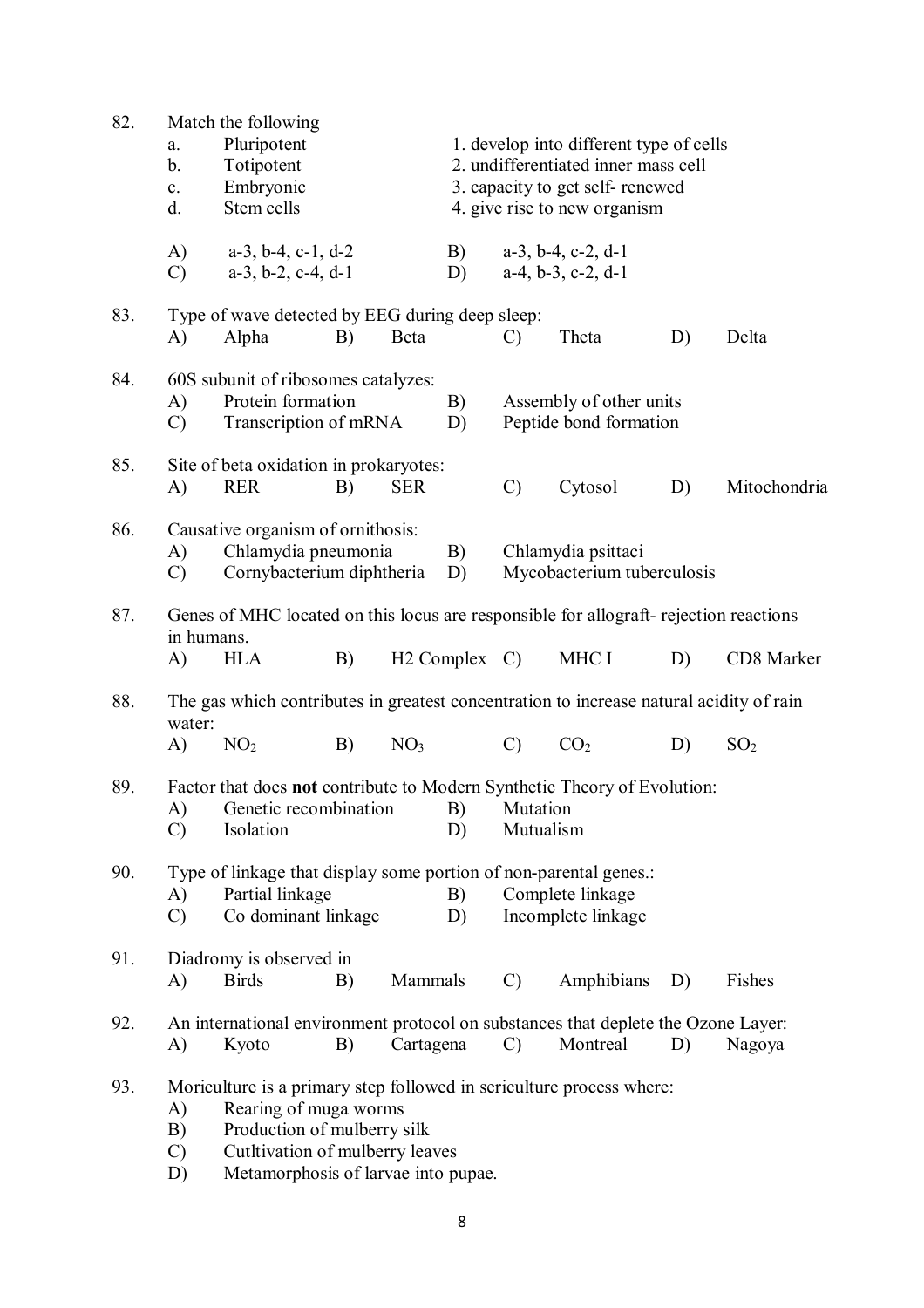| 94.  | Genetic mutation caused by a deletion or insertion in DNA sequence that shifts the<br>way the sequence is read |                                                                                                                                                                                       |    |            |          |                    |                                   |    |               |
|------|----------------------------------------------------------------------------------------------------------------|---------------------------------------------------------------------------------------------------------------------------------------------------------------------------------------|----|------------|----------|--------------------|-----------------------------------|----|---------------|
|      | A)<br>$\mathcal{C}$                                                                                            | Frameshift mutation<br>Deletion                                                                                                                                                       |    |            | B)<br>D) | Inversion<br>Dimer |                                   |    |               |
| 95.  | A)<br>B)<br>$\mathcal{C}$<br>D)                                                                                | DNA barcoding involves sequencing a short fragment of the mitochondrial<br>Cytochrome c oxidase subunit I<br>Cytochrome c reductase<br>Succinate- CoQ reductase<br>NADH-CoQ reductase |    |            |          |                    |                                   |    |               |
| 96.  |                                                                                                                | Insect pests causing damage to the coconut crops.                                                                                                                                     |    |            |          |                    |                                   |    |               |
|      | A)<br>$\mathcal{C}$                                                                                            | Leptocorisaoratoria<br>Oryctes rhinoceros                                                                                                                                             |    |            | B)<br>D) |                    | Nilaparvatalugens<br>Odiumheveae  |    |               |
| 97.  |                                                                                                                | Effect of genetic drift caused due to reduction in population size                                                                                                                    |    |            |          |                    |                                   |    |               |
|      | A)<br>$\mathcal{C}$                                                                                            | Bottleneck effect<br>Punctuated equilibrium                                                                                                                                           |    |            | B)<br>D) |                    | Founder effect<br>Micro evolution |    |               |
| 98.  |                                                                                                                | Development of a bare site uninhabited by any organism.                                                                                                                               |    |            |          |                    |                                   |    |               |
|      | A)                                                                                                             | Nudation                                                                                                                                                                              | B) | Invasion   |          | $\mathcal{C}$      | Coaction                          | D) | Stabilization |
| 99.  |                                                                                                                | Instrument that measures exposure to ionizing radiation over a given period                                                                                                           |    |            |          |                    |                                   |    |               |
|      | A)                                                                                                             | Radiator                                                                                                                                                                              |    |            | B)       |                    | Liquid Scintillation unit         |    |               |
|      | $\mathcal{C}$                                                                                                  | Thermostat                                                                                                                                                                            |    |            | D)       |                    | Dosimeter                         |    |               |
| 100. |                                                                                                                | (+)end-directed ATP dependent motor protein in microtubule.                                                                                                                           |    |            |          |                    |                                   |    |               |
|      | A)                                                                                                             | Kinesin                                                                                                                                                                               | B) | Dynein     |          | $\mathcal{C}$      | Tubulin                           | D) | Nexin         |
| 101. | splicing:                                                                                                      | Large ribonucleoprotein complex that assembles on a pre-mRNA to carry out RNA                                                                                                         |    |            |          |                    |                                   |    |               |
|      | $\bf{A}$                                                                                                       | <b>RISC</b>                                                                                                                                                                           | B) | <b>SMC</b> |          | $\mathcal{C}$      | Spliceosomes D)                   |    | SnRNA         |
| 102. |                                                                                                                | Viscosity of liquids ----- rapidly with ------ in temperature.                                                                                                                        |    |            |          |                    |                                   |    |               |
|      | A)                                                                                                             | Decreases; increases                                                                                                                                                                  |    |            | B)       |                    | Increases; decreases              |    |               |
|      | $\mathcal{C}$                                                                                                  | Decreases; decreases                                                                                                                                                                  |    |            | D)       |                    | Increases; increases              |    |               |
| 103. |                                                                                                                | Fluid that helps to clean the blood during dialysis:                                                                                                                                  |    |            |          |                    |                                   |    |               |
|      | A)                                                                                                             | Hemodialyse                                                                                                                                                                           |    |            | B)       | Dialysate          |                                   |    |               |
|      | $\mathcal{C}$                                                                                                  | Peritoneal fluid                                                                                                                                                                      |    |            | D)       |                    | Pure water                        |    |               |
| 104. |                                                                                                                | System that is regarded as exclusive part in pheromone detection:                                                                                                                     |    |            |          |                    |                                   |    |               |
|      | A)                                                                                                             | Vomeronasal                                                                                                                                                                           |    |            | B)       | Sensory            |                                   |    |               |
|      | $\mathcal{C}$                                                                                                  | Motor                                                                                                                                                                                 |    |            | D)       | Microvili          |                                   |    |               |
| 105. |                                                                                                                | FIRMA refers to:                                                                                                                                                                      |    |            |          |                    |                                   |    |               |
|      | A)                                                                                                             | <b>Fisheries Reconstruction Management Society</b>                                                                                                                                    |    |            |          |                    |                                   |    |               |
|      | B)<br>$\mathcal{C}$                                                                                            | <b>Fisheries Resource Management Society</b><br>Fisheries Resource Members of the Society                                                                                             |    |            |          |                    |                                   |    |               |
|      | D)                                                                                                             | Fisheries and Resource Management Association Cell                                                                                                                                    |    |            |          |                    |                                   |    |               |
|      |                                                                                                                |                                                                                                                                                                                       |    |            |          |                    |                                   |    |               |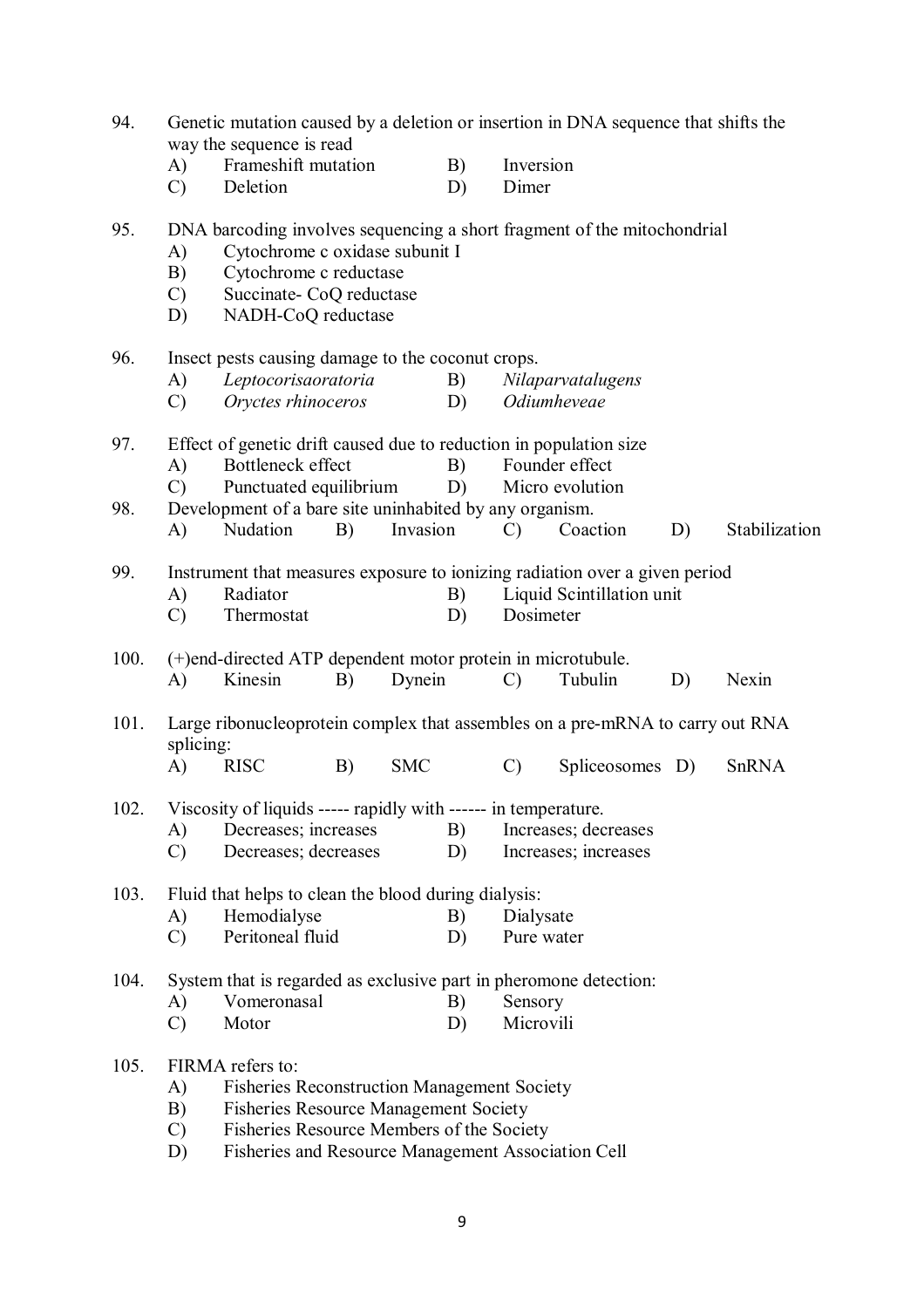| 106. |                     | The three domain system was proposed by:                                     |          |               |                                          |    |            |
|------|---------------------|------------------------------------------------------------------------------|----------|---------------|------------------------------------------|----|------------|
|      | A)<br>$\mathcal{C}$ | Robert Whittaker<br>Carl Woese                                               | B)<br>D) |               | Robert Brown<br>Carl Linnaeus            |    |            |
|      |                     |                                                                              |          |               |                                          |    |            |
| 107. |                     | Vestigial organs are example of:                                             |          |               |                                          |    |            |
|      | A)                  | Connecting link                                                              | B)       |               | Homologous organs                        |    |            |
|      | $\mathcal{C}$       | Molecular evidences                                                          | D)       |               | Analogous organs                         |    |            |
| 108. |                     | Nitrifying bacteria that convert ammonia to nitrites:                        |          |               |                                          |    |            |
|      | A)                  | <b>Nostoc</b>                                                                | B)       |               | Nitrosomonas                             |    |            |
|      | $\mathcal{C}$       | Nitrobactor                                                                  | D)       |               | Pseudomonas                              |    |            |
| 109. |                     | Founder of modern ethologists and imprinting:                                |          |               |                                          |    |            |
|      | A)                  | Jane Goodall                                                                 | B)       |               | Konrad Lorenz                            |    |            |
|      | $\mathcal{C}$       | Ivan Pavlov                                                                  | D)       |               | Karl von Frisch                          |    |            |
| 110. |                     | Match the following:                                                         |          |               |                                          |    |            |
|      | a. Extinct          |                                                                              |          |               | 1. High risk of extinction in the wild   |    |            |
|      |                     | b. Vulnerable                                                                |          |               | 2. Likely to become endangered soon      |    |            |
|      |                     | c. Endangered                                                                |          |               | 3. High risk of endangerment in the wild |    |            |
|      |                     | d. Nearly threatened                                                         |          |               | 4. No known individuals remaining        |    |            |
|      | A)                  | $a-1$ , $b-2$ , $c-3$ , $d-4$                                                | B)       |               | $a-3$ , $b-1$ , $c-2$ , $d-4$            |    |            |
|      | $\mathcal{C}$       | $a-4, b-3, c-1, d-2$                                                         | D)       |               | $a-1$ , $b-3$ , $c-4$ , $d-2$            |    |            |
|      |                     |                                                                              |          |               |                                          |    |            |
| 111. |                     | Respiratory pigments found in molluscs and arthropods.                       |          |               |                                          |    |            |
|      | A)                  | Haemocyanin                                                                  | B)       |               | Haemerythrin                             |    |            |
|      | $\mathcal{C}$       | Chlorocruorin                                                                | D)       |               | Myoglobin                                |    |            |
| 112. |                     | Type of white blood cells having bilobed nucleus;                            |          |               |                                          |    |            |
|      | A)                  | Eosinophil<br>B)                                                             | Basophil | $\mathcal{C}$ | Mast cell                                | D) | Macrophage |
| 113. |                     | Chromatography technique which uses high pressure:                           |          |               |                                          |    |            |
|      | A)                  | <b>TLC</b>                                                                   | B)       |               | Affinity chromatography                  |    |            |
|      | $\mathcal{C}$       | <b>HPLC</b>                                                                  | D)       |               | Gas chromatography                       |    |            |
| 114. |                     | Class of genetic elements that can 'jump' to different location on a genome: |          |               |                                          |    |            |
|      | A)                  | Tranporters                                                                  | B)       |               | Tranposons                               |    |            |
|      | $\mathcal{C}$       | Genes                                                                        | D)       | Alleles       |                                          |    |            |
| 115. |                     | Flexible amino acid stretches between Fab and Fc portion in antibody.        |          |               |                                          |    |            |
|      | A)                  | Heavy region                                                                 | B)       |               | Light region                             |    |            |
|      | $\mathcal{C}$       | Sulphate region                                                              | D)       |               | Hinge region                             |    |            |
|      |                     |                                                                              |          |               |                                          |    |            |
| 116. |                     | Choose the step not involved in DNA barcoding                                |          |               |                                          |    |            |
|      | A)                  | DNA extraction                                                               |          |               |                                          |    |            |
|      | B)                  | PCR amplification                                                            |          |               |                                          |    |            |
|      | $\mathcal{C}$       | DNA sequencing and analysis                                                  |          |               |                                          |    |            |
|      | D)                  | DNA accessibility                                                            |          |               |                                          |    |            |
|      |                     |                                                                              |          |               |                                          |    |            |